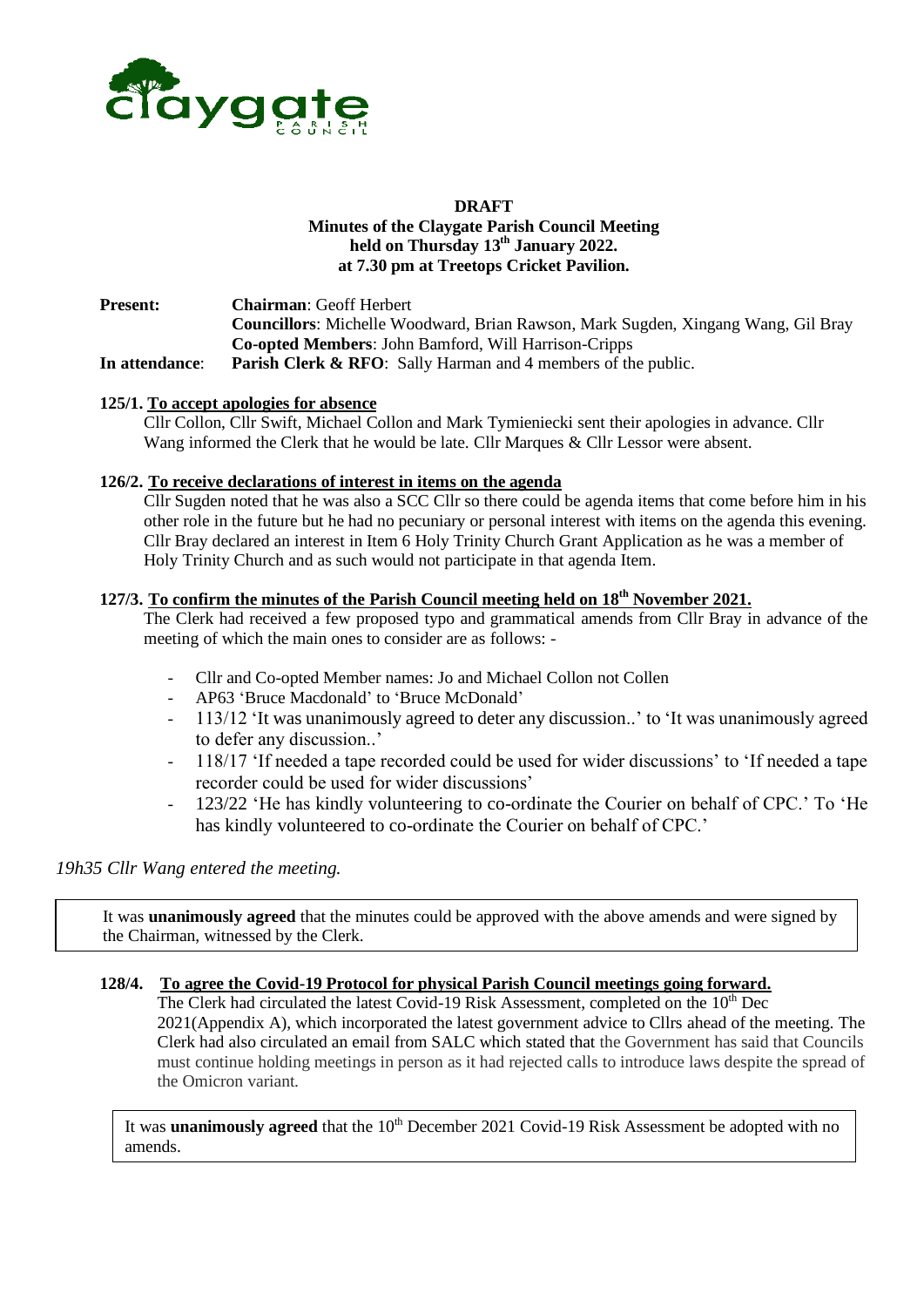#### **129/5. To report on the actioning of items from previous meetings**

**AP49** Clerk to circulate 3 replacement noticeboard options for discussion at the next CPC meeting. Quotes in for noticeboards. Clerk had had to put the search for an installer on hold due to workload. **DONE** Cover under Item 14

**AP7** Clerk to arrange bench with CRGT and arrange ceremony when installed with Ken's family. Bench and wording confirmed and with CRGT. Ceremony date TBC by CRGT. **ON HOLD** Clerk waiting for Covid situation to abate.

**AP20** Clerk to get 2022 dates loaded on to website and Facebook and notify the Village Hall. Clerk to update Facebook. **ONGOING**

**AP38** Cllr Herbert to draft letter of thanks to Co-op Manager. Clerk asked to write letter at 23rd September meeting and send to Chairman to submit to Co-op Manager and send copy to Co-op HQ. **REMOVE** Clerk couldn't identify who she was supposed to be sending the letter too and Cllrs couldn't

give her a name.

**AP57** Clerk to investigate Parade Millennium sign origin. **OUTSTANDING.**

 **AP59** Clerk to look into the option of a search light. Clerk to contact Scouts, CVA, EBC and SCC and find out what they are doing. Clerk to add to agenda for 18/11 for further discussion. **DONE** Cover under item 17

**AP62** Clerk to action Roll of Honor for Brian Rhodes Community cup on website next year when cup is returned. **ON HOLD**

**AP67** Clerk to arrange CIL payment and letter to Capelfield Surgery upon confirmation that money will be matched by Friends of Capelfield. Clerk had made payment ex-VAT **ON-GOING** Cllr Sugden asked whether Clerk could ascertain the impact of non VAT inclusion with Capelfield.

**AP68** Clerk to arrange for alternative meeting location to the Village Hall Committee Room for 2022. **DONE**

**AP69** Clerk to pick up with Chairman on Cambridge Bank signatures. **ONGOING**

**AP71** Clerk to make amend to draft budget and bring back to 13<sup>th</sup> January meeting for final approval. **DONE** Discuss under Item 13

**AP72** Clerk to prepare a Climate Grant Application Guidance form and bring to CPC meeting on 13<sup>th</sup> January. **DONE** Discuss under Item 18

 **AP73** Clerk to confirm to Paul's Gardening Services and ensure contract has clear breach clause. **DONE AP74** Clerk to ask CVA if they would contribute to the revarnishing. **REMOVE**

 **AP75** Clerk to upload new Freedom of Information Policy and Publication scheme to website. **DONE**

**AP76** Clerk to amend Standing orders and upload to website. **DONE**

**AP77** Clerk to remove CPC notice from Village Hall. **DONE**

**AP78** Clerk to invite the resident to  $13<sup>th</sup>$  January CPC meeting to meet with Cllrs regarding Courier **DONE**

Cllr Sugden thanked the Clerk for all her efforts in actioning APs efficiently.

#### **130/6 To consider a Grant Application for £14,500 from Holy Trinity Church Claygate to go towards the refurbishment of Emmanuel Hall in Common Road.**

A CIL application form and project plan with costings completed by Holy Trinity Church (HTC) had been circulated to Cllrs prior to the meeting. Dominic Mitchell HTC's Youth Outreach and Community Worker spoke. He noted that the £14,500 was required towards Phase 2 of the refurbishment of Emmanuel Hall in Common Road designed to improve the facilities offered by the Youth Drop-In Centre, The Well. Phase 2 included works to improve the insulation of the building namely double-glazed windows, roof insulation and cavity wall filling and no planning application was required. The improved facilities would also allow other groups outside The Well to use the building. The Well had seen 90 young people attend since September and regularly had 58 children attend. It offers academic, mental health and wellbeing support. Cllrs asked a number of questions to Dominic. Dominic confirmed that there were no religious belief restrictions on membership and anyone could attend. He confirmed that £40,000 was required to complete Phase 2. HTC had secured £11,000 so far and they were looking for £14,500 from CPC with a view that HTC would source the remaining £14,500 to match the CPC amount. The ongoing running costs would be funded via the Church as well as community grants e.g. Surrey Community Fund. Dominic confirmed the hall couldn't be hirer out but could be used by suitable groups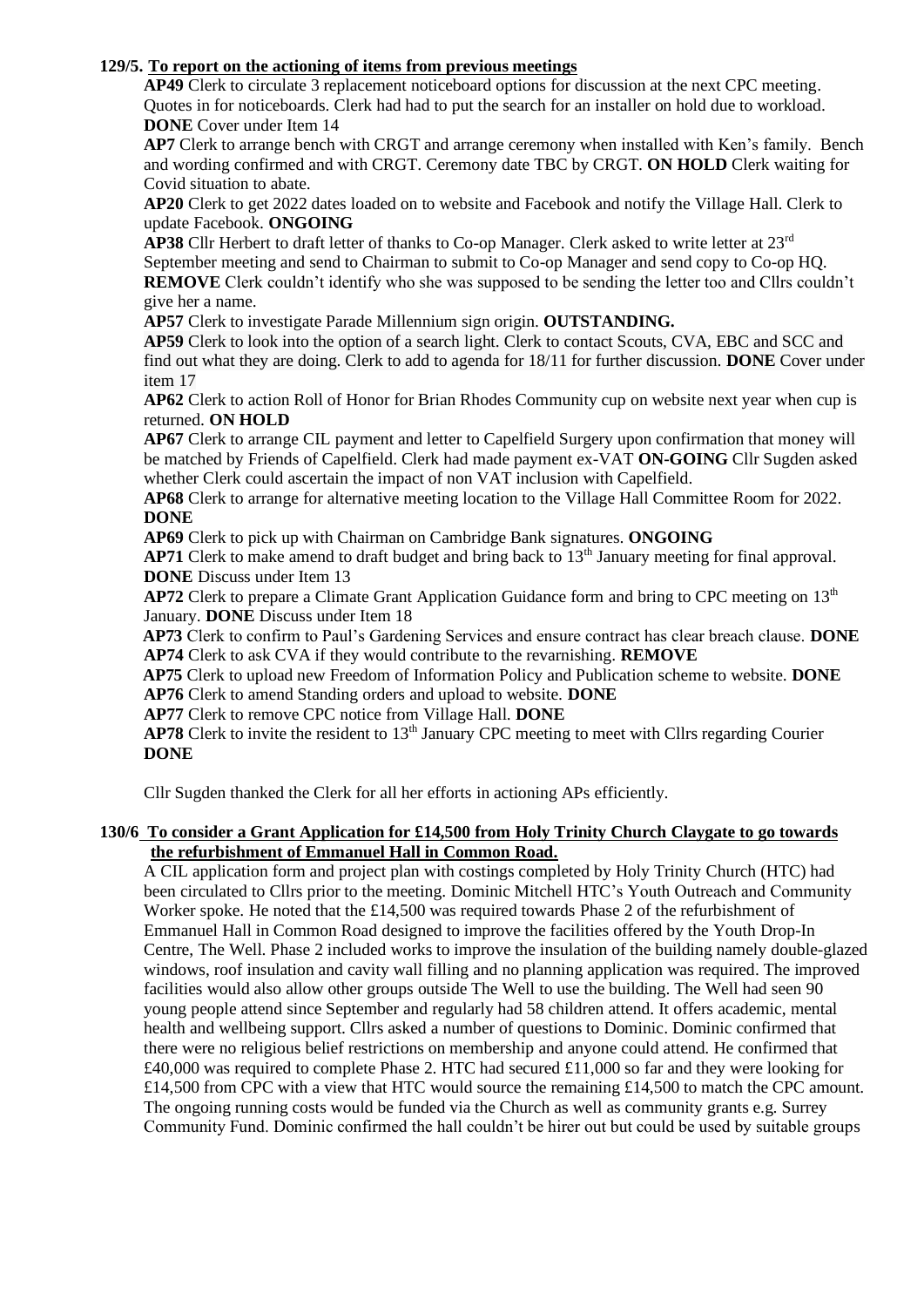including non-church groups if the purpose met the requirements laid out by HTC. He also confirmed that there would be 5-6 parking spaces on site and a bike rack was also provided.

It was **agreed in a majority decision** that CPC earmark £14,500 with payment made on confirmation that HTC had sourced the remaining £14,500. The money would be allocated against Youth Grant in the CPC budget. As per Item 126/2 Cllr Bray abstained.

**AP79** Clerk to write to Holy Trinity Church confirming £14,500 Grant awarded subject to being matched by funding elsewhere and allocate monies into ERM until such time payment is required.

#### **131/7 To consider a CIL Application for £5,380 from Claygate Primary School (CPS) to help meet the cost of the drainage works with regards to the Claygate Community Pool Project.**

The Clerk had circulated CPS's CIL application, costings and supporting letter ahead of the meeting. Cllrs all declared a non-financial interest as all Cllrs would be able to use the Community Pool. Cllr Mark Sugden confirmed that in his SCC Cllr capacity he was supporting the Your Fund Surrey application which had been made by the school to SCC for the Claygate Community Pool Project.

Gemma Brickwood spoke on behalf of CPS's application. She noted that the pool was well under way but they had encountered some big issues during the project namely delays in funding and significant increases in material and labour costs. Due to the project being on a fixed contract, the contractor had absorbed the bulk of these cost increases. The works had now encountered issues with surface water drainage, unmarked gas pipes and unprecedented material prices increases. The surface water flooding issues required additional work to repair the drainage system with an associated cost of £5,380 which CPS was looking for CPC to fund.

Cllr Herbert noted that if Councillors were to support this application, then due to the current financial position of CPC the monies should come from General Reserves allocated against Other Grants rather than CIL.

It was **unanimously agreed** to award £5,380 to CPS to help meet the cost of drainage works with regards to the Claygate Community Pool and that this money should be given from General Reserves via the Other Grants code.

 **AP80** Clerk to arrange payment to CPS against Other Grants.

#### **132/8. To meet the new Co-Ordinator of the Courier, agree the Parish Council articles for the April edition of the Courier and allocate out writing responsibilities.**

The Clerk had circulated the production timescales for an April edition to Cllrs ahead of the meeting. Peter Whitehead introduced himself to CPC. He had spent 27 years as a Financial Times Journalist and as such had a wealth of journalistic and editorial skills. He would be looking for CPC to provide relevant articles and would be picking up with local organisations on appropriate articles. Cllrs discussed appropriate articles to include in an April edition. Cllr Bray noted he would provide some Planning articles and Cllr Sugden & Cllr Rawson said they would provide from Highways, Transport and Environment articles. The Clerk would liaise with Peter to support the April Publication. **AP81** Cllrs to send articles to Peter when requested (by mid-feb).

**AP82** Clerk to meet with Peter for an April kick off meeting and support as required.

#### **133/9. To receive the Chairman's report and decide any action arising.**

The Chairman noted that he was attending a CRGT art event on the 14<sup>th</sup> January. He also thanked the Clerk for all her work given the difficult time.

#### **134/10. To receive the report from the Parish Clerk & RFO and decide any action arising.**

CPC noted the Clerk's report (Appendix B) which she had circulated ahead of the meeting. She highlighted the Objection letter that had been submitted quickly, with Chairman approval, to Royal Borough of Kingston on the 23<sup>rd</sup> December regarding TMO-P318 on the grounds that the proposed changes to road restrictions on Clayton Road, Chessington could result in more heavy good vehicles passing through the heart of Claygate.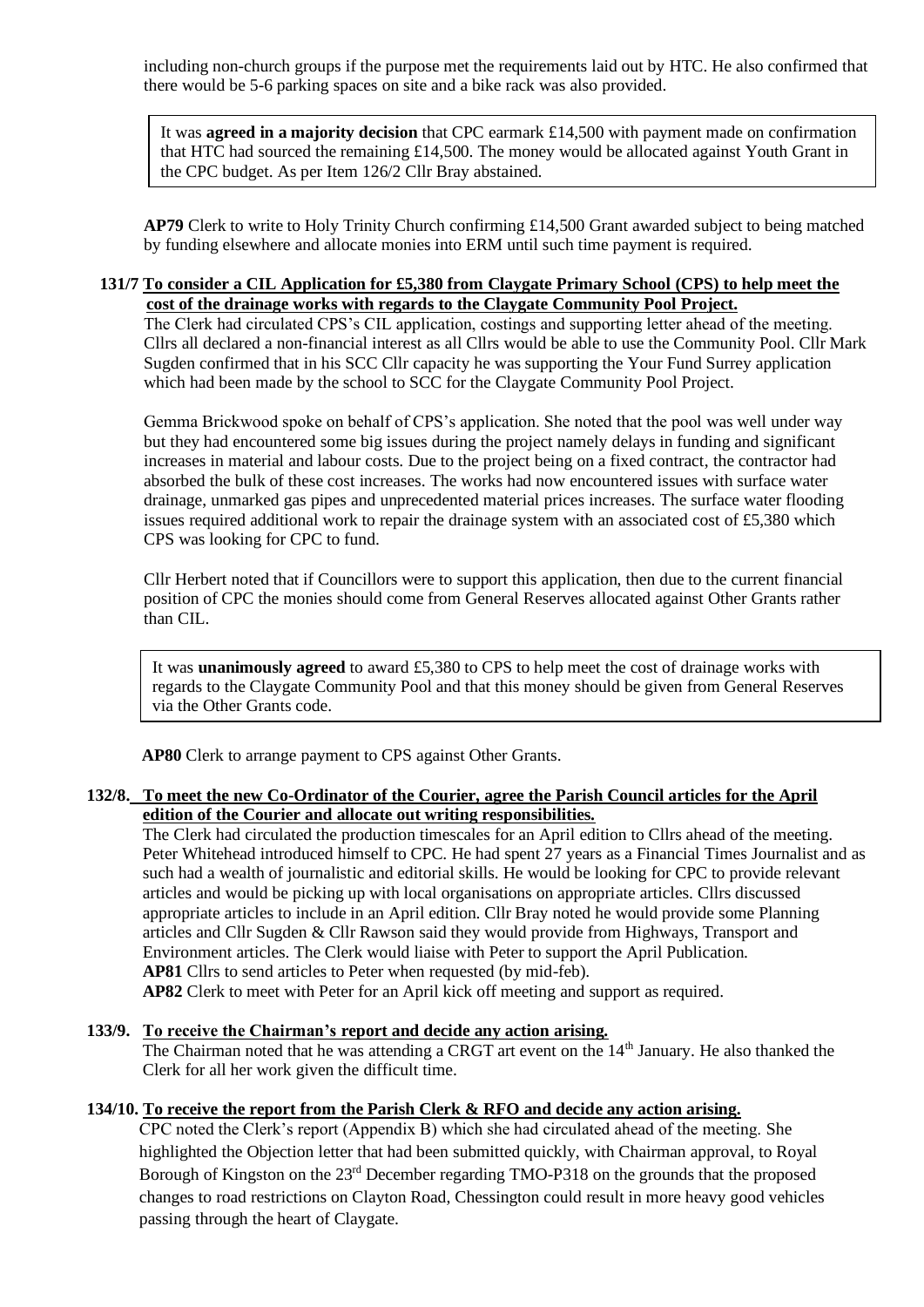## **135/11. To receive the finance report including expenditure for the balance of the year and decide action arising.**

1/ Bank reconciliations and statement balances have been noted and signed by the Chairman for each month of the current financial year. The balance sheet as of 31<sup>st</sup> DECEMBER shows current assets less liabilities of £102,899; represented by General Reserves £72,070 and Earmarked Reserves of £30,829 (APPENDIX C) We have £90 of costs outstanding on the credit card.

 $2/Cash$  book (1) Unity Trust Payments report from  $1<sup>ST</sup>$  NOVEMBER to the 31<sup>ST</sup> DECEMBER 2021 shows all transactions during the period (APPENDIX D). Total payments for this period amount to £10,690 ex VAT. Main ex VAT costs outside of usual monthly expenditure: -

- £3,025 CIL Grant Capelfield.
- £2,150 for Artwork, Printing and Distribution of November Courier.
- £482 Remembrance Day Marshalls
- £360 Xmas Tree for The Green.
- £319 SAGE Annual Subscription.
- £80 Training Cllr Swift and Bray

 $3/Cash$  book (3) Unity Credit Card shows all transactions from the 1<sup>ST</sup> NOVEMBER to the 31<sup>ST</sup> DECEMBER 2021 amounting to £318.17 ex VAT (APPENDIX D). Main ex VAT costs outside of usual monthly expenditure: -

- £90.77 Printing Ink
- £171 SLCC Membership Fee 22/23
- 4/ The expenditure review (APPENDIX E) shows that there are 4 cost areas of overspend versus budget:
- Other Grants at £55,525 versus £2,750 in the budget. Any CIL & Grant payments are allocated against this code. If you remove the £50,525 EMR CIL transferred into this code actual over expenditure over budget would be £5000. This overspend was agreed at the May CPC meeting as part of the CRGT Family Garden & Pathway Grant application.
- Misc. admin expenses is now over budget at 111% as Clerk incorrectly allocated office suppliers into this cost code at the start of the year. If you take 1105 Office supplies and 1130 mis Admin expenses cost code together then CPC are at 80% of total budget for the year.
- Pension now at 177% of budget as Clerk has coded it separately this year rather than into 1101 Salaries and Ers Nis like prior year and budget within Pension code is insufficiently set to accommodate this.
- Public projects is now at 118% v budget following £2,685 payment for Ken Huddart memorial bench with was approved by CPC.

The Clerk raised to Cllrs that there are funds in some budget codes which have not or hardly been touched as yet this year included Youth (£500), Communications (£4270), Highways (£2525), HGS Projects (£650), Planning documents (£4500). She also noted the high level of General Reserves and the guidance she had received from Mulberry and Co that they should sit around 50% of Pre-cept. Cllr Sugden noted that in recent years General Reserves had sat around 100% and that the Joint Panel of Accountability and Governance suggested that for smaller authorities a figure closer to 100% was preferable.

Finally, she noted that the accounts did not reflect the agreed salary increase for the Clerk which was backdated to the 1<sup>st</sup> April. NALC Salary award had still not been agreed so the Clerk would arrange for the pay increase to be actioned this month.

It was **agreed in a majority decision** that the Chairman and Clerk as RFO could sign the Balance sheet, Income and Expenditure Reports and Cash books. 1 Cllr abstained.

#### **136/12. To agree the Council levy a precept of £50,445 for the financial year 2022/23 holding the Band D rate at £14.15 flat for the seventh consecutive financial year.**

The Clerk informed CPC that EBC had confirmed the 2022/23 tax base for CPC, as set by EBC Council on 8 December 2021, as 3565. The Clerk had updated the proposed 22/23 income figures as such and had circulated to CPC ahead of the meeting.

It was **unanimously agreed** to approve a pre-cept of £14.15 for 22/23.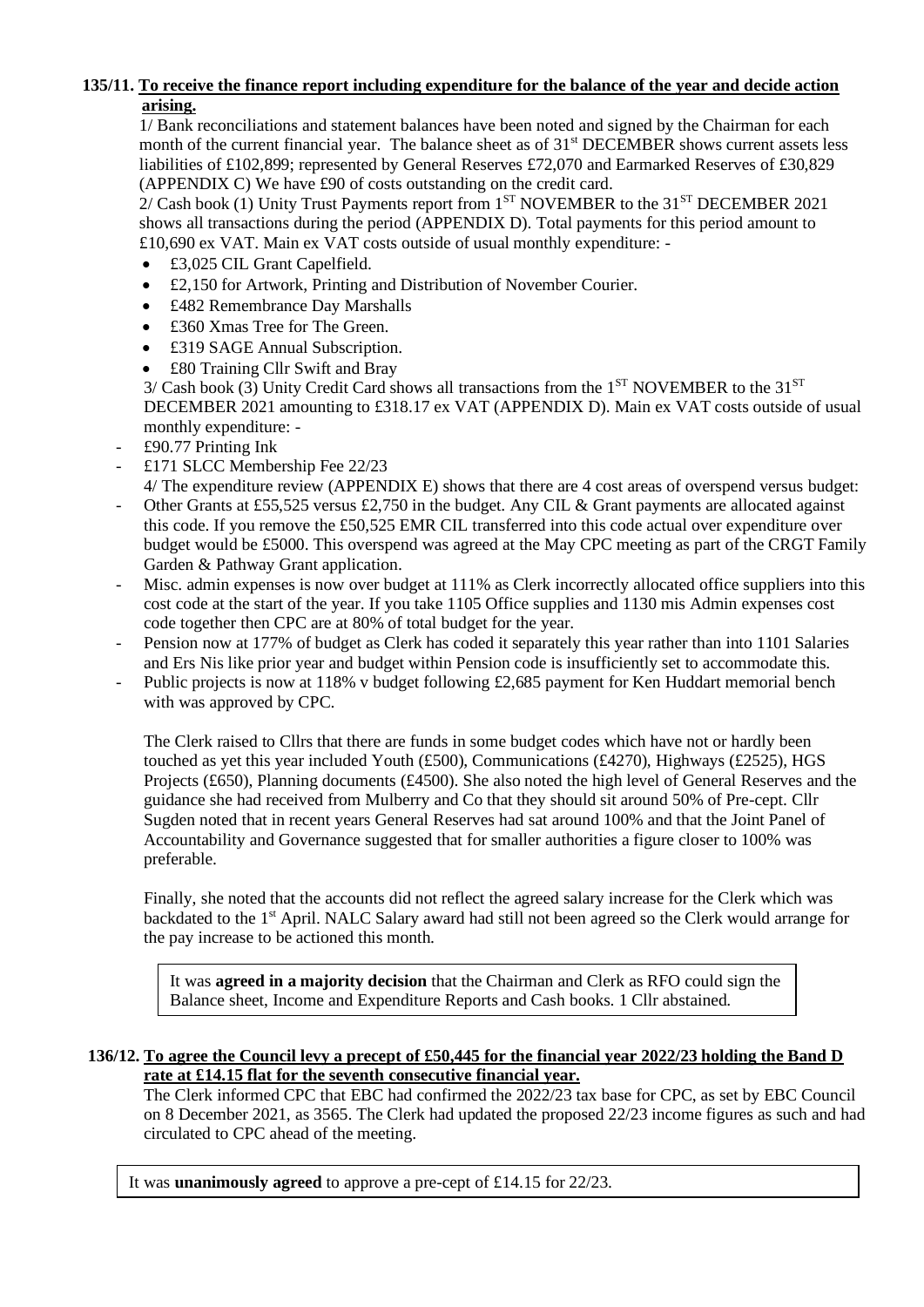**AP83** Clerk to confirm pre-cept of £14.15 to EBC.

#### **137/13. To approve a budget of £57,543 for the financial year 2022/23 funded by a precept of £50,445, a discretionary Council tax support grant from EBC of £2,760, a Highway Garden Site Grant from EBC of £4151 and £187 of Bank Interest.**

 The Clerk had circulated the proposed budget for the financial year 2022/23 ahead of the meeting (APPENDIX F). It included the updated EBC tax base figures which had meant enhanced funding, proposed in the last CPC meeting, could be allocated to the Courier without dipping into General Reserves.

It was **unanimously agreed** to approve the 22/23 budget proposal.

Cllr Sugden proposed transferring £25,000 from CBS bank account to Unity Trust Bank to ensure sufficient funds until the first half 22/23 pre-cept arrived.

It was **unanimously agreed** to transfer £25,000 from CBS bank account to Unity Trust Bank.

**AP84** Clerk to arrange transfer of £25,000.

#### **138/14. To note the costs and agree to the replacement of the Hare Lane Parish Council Noticeboard and re-varnishing of the Parade sign.**

The Clerk had circulated a number of quotes to Councillors ahead of the meeting for both manmade and wood boards. She reiterated that it had been hard to get a Surrey Highways approved supplier to quote for both jobs but she had finally had a breakthrough before Xmas.

It was **unanimously agreed** to purchase the Manmade 3 Bay in Dark Effect Greenbarnes Noticeboard with engraved and white colour filled lettering for £1,727.19 ex VAT and for F.L Beadles & Sons to install the noticeboard and revarnish the Parade sign for a total cost of £1,116 ex VAT.

 **AP85** Clerk to arrange new noticeboard and re-varnishing of Parade sign.

#### **139/15. To agree the Hanging Basket Order for 2022/23.**

The Clerk had circulated the proposed order to Cllrs ahead of the meeting (Appendix G). The Clerk gave an update she had received from EBC. They were currently looking at the Hanging Basket contract and were awaiting the prices for 2022/23. They anticipated a cost increase which could as such result in less baskets next year or a cut to the number of plants within baskets. CPC agreed that the Hanging baskets and Troughs were important to the village.

It was **unanimously agreed** to replicate last year's order as much as possible within the agreed budget of £3200 and the financial orders set by the Council.

# **140/16. To discuss the Annual Village Meeting on the 17th March 2022 and agree the format, content & speaker.**

CPC agreed that the meeting should be planned to be held in person subject to Covid-19 rules at the time and a virtual format only be used as a back up option.

**AP86** Cllrs to send any speaker recommendations to the Clerk.

#### **141/17. To confirm the events the Parish Council will participate in for 2022 including the plans for the Queens Platinum jubilee.**

The Clerk update CPC that she had spoke to the CVA and the Scouts regarding their plans for the Platinum Jubilee. The CVA had said they were talking about putting union jack flags up around the Village whilst the Scouts were still awaiting communication from the Scout Association. She updated Cllrs on communications from the official Queens Platinum jubilee website which stated that beacons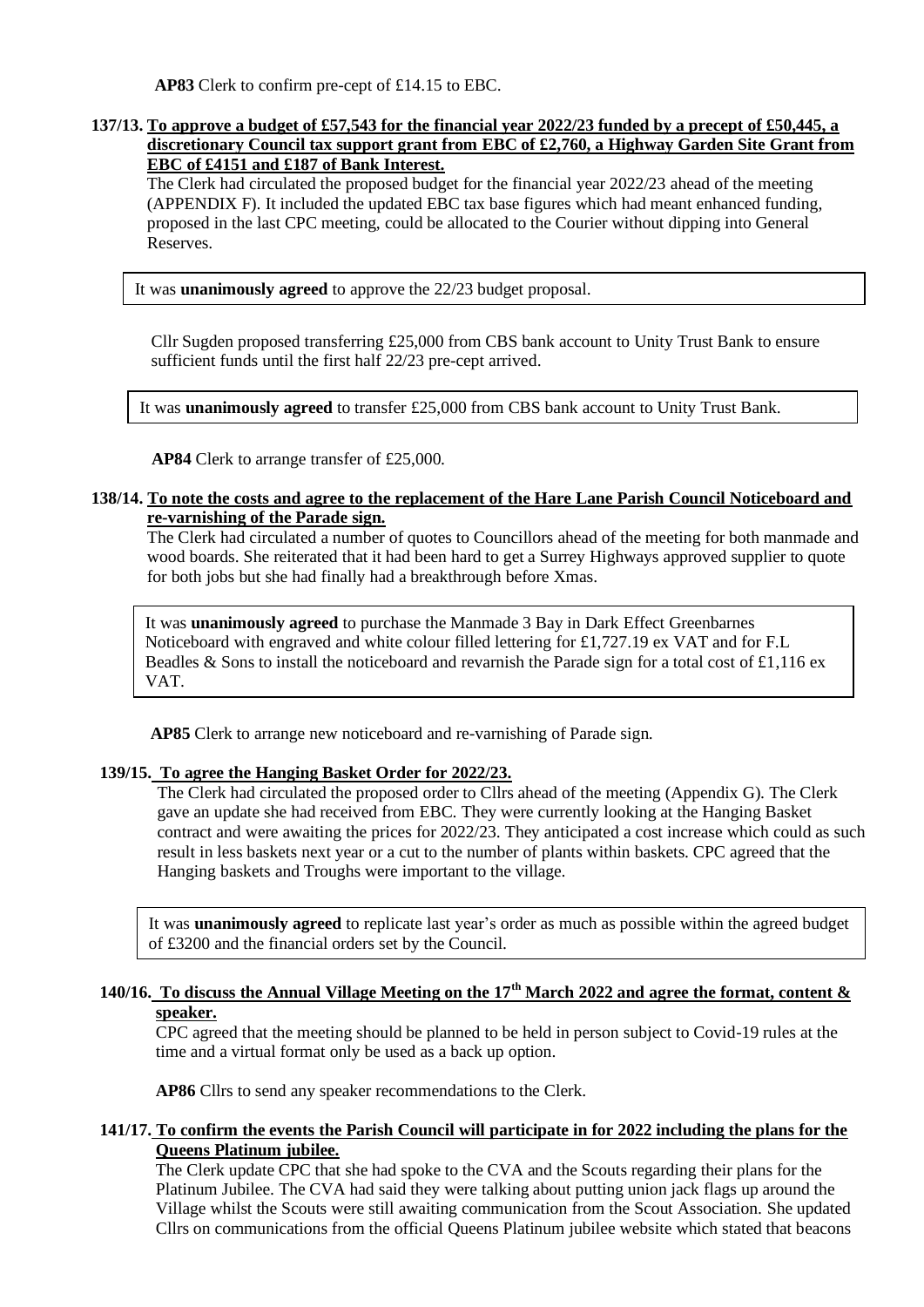would be lit in 1500 locations across the UK on the  $2<sup>nd</sup>$  June. The Clerk had received one quote back from a supplier regarding a high-powered search light which was for £1050-1500.00 ex VAT. In addition, a Big Jubilee Lunch was occurring on the 5<sup>th</sup> June. The Clerk suggested CPC could support communications of how streets in Claygate could organise their own Street Party lunch with a Courier article and communications on the CPC website and Facebook.

**AP87** Clerk to ask SALC and other local Parish Clerks what their plans are for the Jubilee and get update from CVA and Scouts

**AP88** Clerk to organise communication in Courier, website and Facebook for How to Organise a Big Jubilee Lunch Street Party.

CPC confirmed that the other events they would participate in in 2022/2023 would be as follows: -

- ➔ Clean Up Claygate April 2022-> Organise and insure.
- $\rightarrow$  Claygate Flower Show July 2022 -> Stand
- ➔ Remembrance Day Nov 2022 -> Organise with HTC and Scouts and insure.
- ➔ Christmas Lights -> Buy Christmas tree for Green and hold artificial Christmas trees with lights as assets.

#### **142/18. To consider and adopt the new Community Climate and Nature Grant Application Policy to come into effect in the financial year 2022/23**

The Clerk had circulated a proposed policy to Cllrs ahead of the meeting. She had held zoom meeting with Stella Weinrich, the Carbon Reduction and Sustainability Officer from EBC, who had provided some guidance on what the policy could cover and some examples from other Parish Councils and County Councils.

It was **unanimously agreed** to adopt the proposed Community Climate and Nature Grant Application Policy with a total sum available of £1300 for 22/23 (Appendix G).

 **AP89** Clerk to prepare application form and upload both policy and application form to Website for the new financial year 22/23

#### **143/19. To consider a response to Surrey's 2050 Place Ambition survey (Closes 4th March).**

Cllr Sugden noted that he would not comment on this section of the agenda due to his role as SCC Cllr. The Clerk had circulated a letter from Rob Moran CEO of EBC ahead of the meeting which referred to an invitation to the Parish Council to comment on Surrey's 2050 Place Ambition – Draft version 2 by Friday 4<sup>th</sup> March 2022.

It **agreed in a majority decision** that CPC noted the survey invitation but would not respond and that individual CPC members could respond should they wish to. 1 Cllr abstained.

#### **144/20. To receive an update on the 110 trees offered by SCC to Claygate Parish Council to be planted on Parish Council owned or managed land.**

The Clerk gave an update on the latest communication she had received from SCC. Debra Lee, SCC Senior Woodland Officer, had confirmed that trees being offered were for planting on Parish Owned or managed land. This could also apply with permission, to land CPC leases. As the locations CPC had sent as options for planting to SCC were not owned or managed by CPC, SCC cannot donate the trees for planting there. This also applies to planting on private land unless an official lease or ownership agreement is in place. Debra Lee had passed on the six potential Highway sites identified by CPC Tree Wardens to the Highways team at SCC. The Clerk was also chasing Carolyn McKenzie, SCC Head of Environment, who was looking into replacing the dead and diseased trees for CPC.

The Clerk updated CPC on the insurance cost implications of CPC planting on the 13 HGS sites. CPC's insurers have said that if CPC provide that the activity was subject to risk assessment, and that we had written consent from the owners, they would have no issue should CPC wish to plant trees. The main thing the underwriting team would need to establish, was the method- if you'd be using any power tools/machinery? If it's just hand tools, then the policy as it currently stands would cover this activity. If it was more complex, this might require adjusting the cover slightly.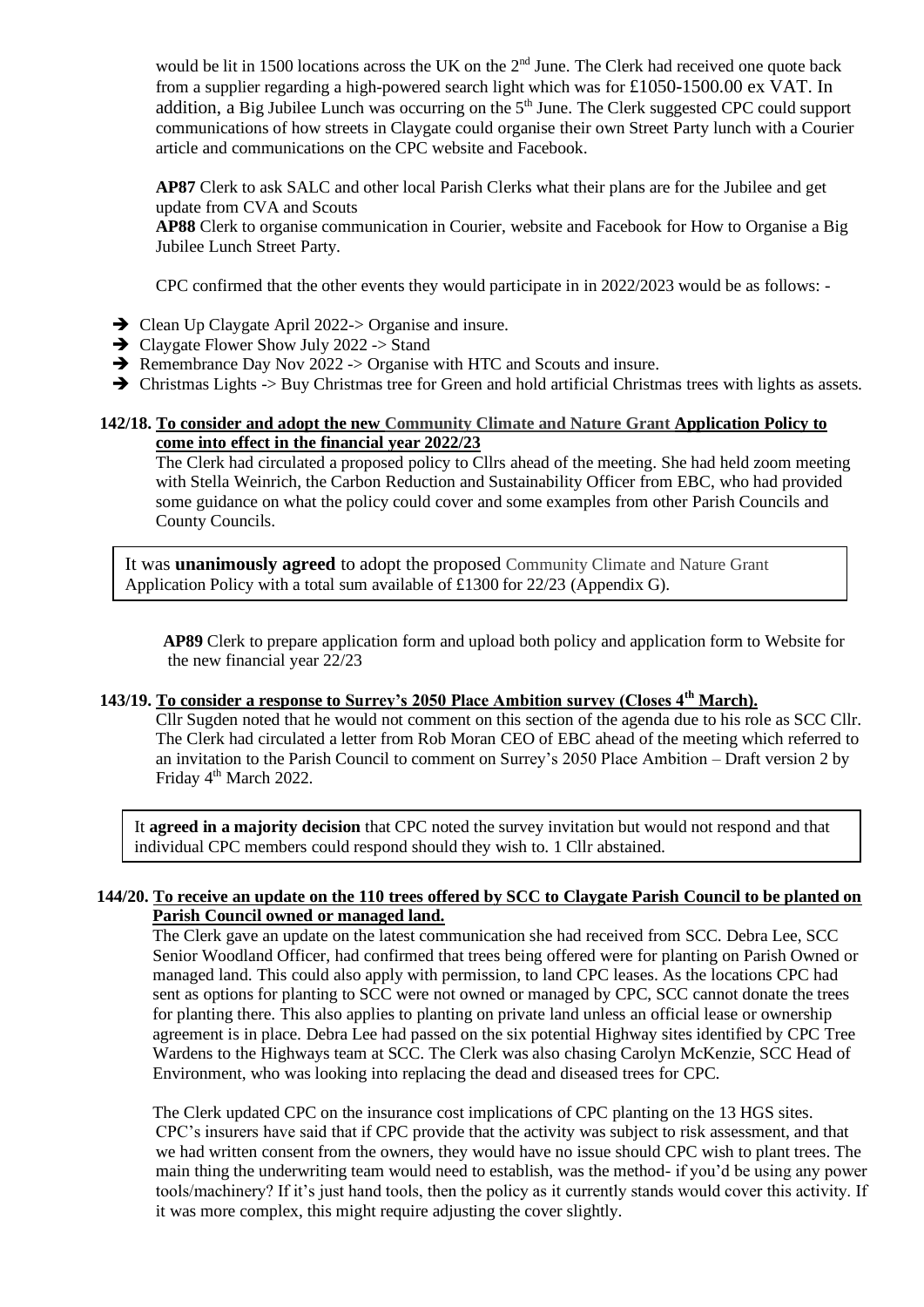It was **unanimously agreed** to dispose of the old Clerk laptop via the Weee Charity.

**AP90** Clerk to arrange for safe disposal of laptop via Weee Charity.

#### **146/22. To note the minutes of the Planning Committee and decide any action arising.**

 Cllr Bray informed CPC that the Planning Committee were trying to get on the front foot with 5G mast installation within Claygate so to try and limit the impact for the village.

#### **147/23. To note the minutes of the Highways, Transportation and Environment Committee and agree any action arising.**

The Clerk gave an update from Mark Tymieniecki on Speedwatch. He noted it would not be running this month due to training delays.

#### **148/24. Matters for information purposes only.**

Cllr Bray noted that Pippa Cramer who won the Claygate Brian Rhodes Cup in 2021/22 had been awarded an MBE for her efforts with setting up the Daily Hope line during the pandemic.

The next meeting of the Claygate Parish Council would be on the 10<sup>th</sup> March 2022. Meeting closed at 21h33

**Signed………………………………………………………as a true and fair record of the meeting.**

**Date………………………….**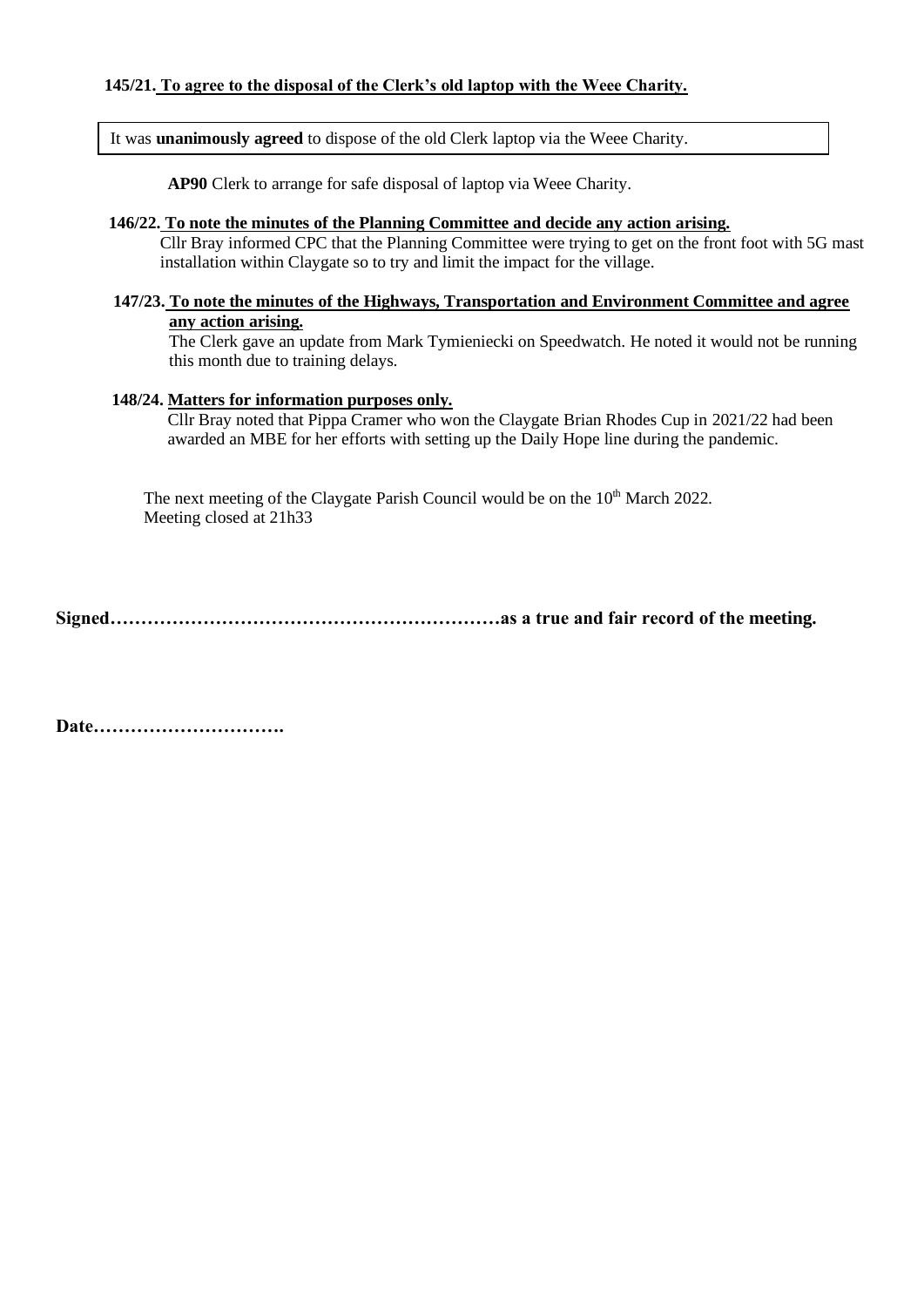## **APPENDIX B**

#### **CLERKS REPORT**

#### **COVID-19**

- Clerk continuing to add Physical meeting Covid protocol to full Parish Council meetings as the situation with cases evolves. This is to act as a check in.
- Covid Testing unit back in Torrington Lodge car park in January. Clerk has communicated out closure dates via Facebook page.
- Directional communications remain on website should residents require further information.

#### **EVENTS/MEETINGS/TRAINING**

- Clerk attending a network meeting of Surrey Parish Clerks in December.
- Clerk attended Mulberry VAT Training course on  $22<sup>nd</sup>$  November.

#### **FINANCE**

- Finalised Budget 22/23 and liaised with EBC on pre-cept confirmation.
- End of Year Close of Accounts booked in with Rialtas. Waiting for date.
- Clerk to update Cambridge Bank Signatories to include new Chairman and remove Cllr Sugden.

#### **POLICY**

- Clerk liaised with SALC and EBC on a Climate Grant Policy. SALC noted nothing in existence thus far to their knowledge. EBC confirmed they haven't got anything as yet but referenced a number of Parish and County Councils in the UK as possible reference points.
- Clerk circulated 'Safety and Security of Councillors' advice to Cllrs from SALC.

#### **COMMUNICATIONS**

• Facebook followers now up to 254. No money has been spent to boost and the growth in followers is purely organic.

#### **OTHER**

- At the request of the Chairman, and due to a deadline of the 23<sup>rd</sup> December, the Clerk submitted an objection letter RBK to TMO-P318 on the grounds that the proposed changes to: -
- a) remove the existing width restriction from Clayton Road (between "The Dell" and the entrance to the Northfields Junior Livery Yard).
- b) prohibit good vehicles, the maximum gross weight of which exceeds 3.5 tonnes from entering or proceeding in the length of Clayton Road which lies between the north-western kerb-line of Oaklands Close and the entrance to the Northfields Junior Livery Yard.

will result in large good vehicles being directed through the heart of the village of Claygate. This raises considerable concerns over the noise and road pollution such large goods vehicles will create as well as road safety. Whichever route into the village these large good vehicles take, they would have to use roads taken by a substantial number of school children who use these routes to access Claygate Primary School and Rowan Preparatory School on the West side of the village. Finally, we feel the proposal is counter to Surrey's Climate Change Strategy as it does the opposite of creating a clean, safe and green community for Claygate. We urge you to re-consider your proposal. The Clerk had sent the objection to EBC Cllrs and SCC Cllr. SCC Mark Sugden confirmed he had also put an objection in along similar lines.

- Domain name renewed for a further 2 years.
- Courier Clerk has developed an automated production timetable and approved contact list for new Courier Co-ordinator.
- Clerk to organise Bench ceremony for Ken Huddart once Covid situation has stabilised.
- Housekeeping of files including document shredding and filing of 2021.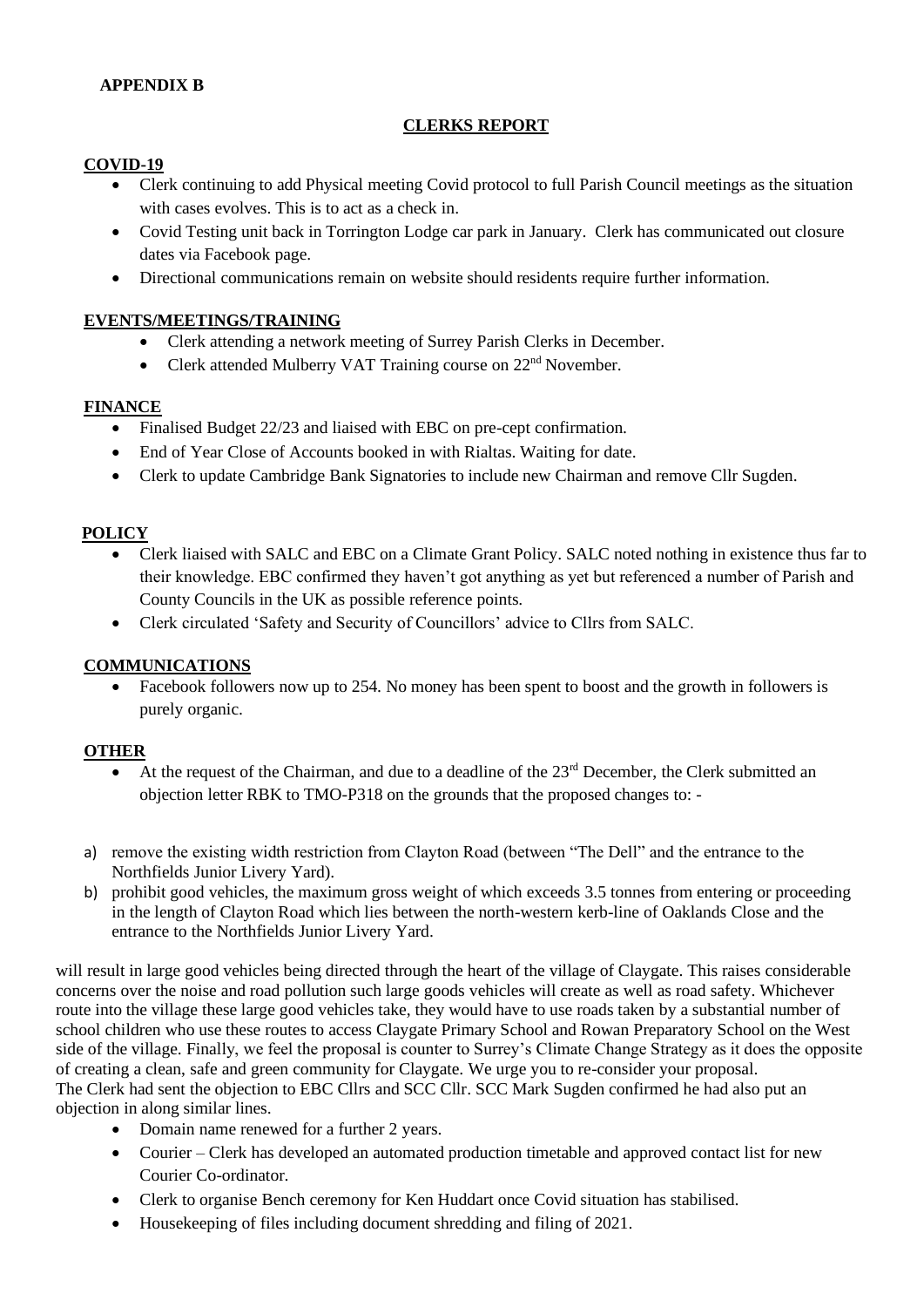# **APPENDIX C**

# **Balance Sheet as at 31st December 2021**

| 06/01/2022             |                                               | <b>Claygate Parish Council</b> |                 |  |  |  |
|------------------------|-----------------------------------------------|--------------------------------|-----------------|--|--|--|
| 09:25                  | Balance Sheet as at 31st December 2021        |                                |                 |  |  |  |
| <b>31st March 2021</b> |                                               |                                | 31st March 2022 |  |  |  |
|                        | <b>Current Assets</b>                         |                                |                 |  |  |  |
| 1,808                  | VAT Control A/c                               | 606                            |                 |  |  |  |
| 55                     | Petty Cash                                    | 55                             |                 |  |  |  |
| 86,776                 | Cambridge                                     | 76,770                         |                 |  |  |  |
| 21,074                 | <b>Unity Trust</b>                            | 25,557                         |                 |  |  |  |
| 109,713                |                                               |                                | 102,989         |  |  |  |
|                        | 109,713 Total Assets                          |                                | 102,989         |  |  |  |
|                        | <b>Current Liabilities</b>                    |                                |                 |  |  |  |
| 0                      | Unity Credit Card                             | 90                             |                 |  |  |  |
| 176                    | Credit Card Liabilities                       | o                              |                 |  |  |  |
| 20                     | Accruals                                      | o                              |                 |  |  |  |
| 196                    |                                               |                                | 90              |  |  |  |
|                        | 109,517 Total Assets Less Current Liabilities |                                | 102,899         |  |  |  |
|                        | <b>Represented By</b>                         |                                |                 |  |  |  |
|                        | 48.950 General Reserves                       |                                | 72,070          |  |  |  |
|                        | 7,850 EMR Election Fund                       |                                | 7,850           |  |  |  |
|                        | 35,000 EMR CIL Claygate School Pool           |                                | 0               |  |  |  |
|                        | 17.717 EMR CIL 20/21                          |                                | 2,192           |  |  |  |
|                        | 0 EMR CIL 21/22                               |                                | 20,787          |  |  |  |
|                        | 109,517                                       |                                | 102,899         |  |  |  |

and reflects its income and Expenditure during the year.

| Signed:<br>Chairman<br>19-19: 19-000-1-19-000 | Date |
|-----------------------------------------------|------|
| Signed:                                       |      |
| Responsible<br>Financial                      |      |
| Officer                                       | Date |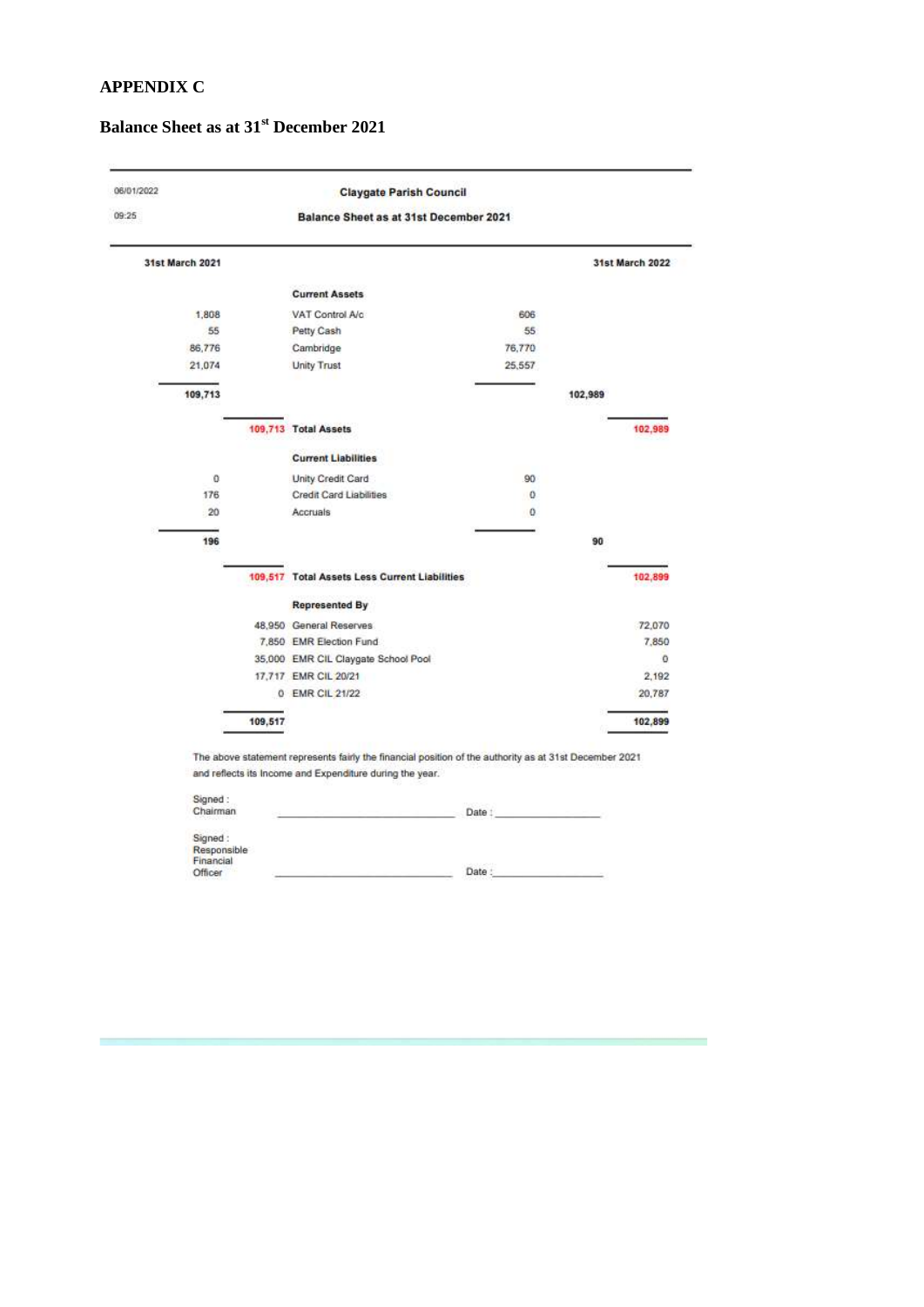# **APPENDIX D**

# **Cash Books Unity Trust Bank and Unity Trust Credit Card 1st Nov to 31st Dec 2021**

| Date: 06/01/2022    |                                          |             |                                                 | <b>Claygate Parish Council</b> |             |            |            | Page 1                                       |
|---------------------|------------------------------------------|-------------|-------------------------------------------------|--------------------------------|-------------|------------|------------|----------------------------------------------|
| Time: 09:40         |                                          |             | Cashbook 1                                      | User: SH                       |             |            |            |                                              |
|                     |                                          |             |                                                 | <b>Unity Trust</b>             |             |            |            |                                              |
|                     |                                          |             | Payments made between 01/11/2021 and 31/12/2021 |                                |             |            |            |                                              |
|                     |                                          |             |                                                 |                                |             |            |            | Nominal Ledger Analysis                      |
| Date                | Payee Name                               | Reference   | E Total Amnt                                    | £ Creditors                    | E VAT.      |            | A/c Centre | <b>£ Amount</b> Transaction Details          |
|                     | 02/11/2021 Road Traffic Solutions Ltd    | <b>BACS</b> | 578.10                                          |                                | 96.35       | 1401       | 104        | 481.75 Remembrance Day<br>Marshalls          |
|                     | 02/11/2021 Claygate Recreation Ground Tr | <b>BACS</b> | 45.00                                           |                                |             | 7.50 1106  | 101        | 37.50 Treetop Cricket Pav<br>Meeting Rm      |
|                     | 12/11/2021 Greenhill 2003Ltd             | <b>BACS</b> | 648.00                                          |                                | 108.00 6101 |            | 601        | 540.00 Nov Courier<br><b>Distribution</b>    |
| 12/11/2021 Sage     |                                          | <b>BACS</b> | 382.80                                          |                                |             | 63.80 1120 | 101        | 319.00 SAGE Annual<br>Subscription           |
|                     | 12/11/2021 Mulberry and Co.              | <b>BACS</b> | 96.00                                           |                                | 16.00 1103  |            | 101        | 80.00 Training Cilr Swift<br>and Bray        |
|                     | 12/11/2021. Claygate Youth and Comm Hub  | BACS.       | 50.00                                           |                                |             | 1106       | 101        | 50.00 Claygate Youth Hub<br><b>Hall Hire</b> |
|                     | 12/11/2021 Claygate Village Hall Assoc.  | <b>BACS</b> | 24.22                                           |                                |             | 1106       | 101        | 24.22 Village Hall Hire                      |
|                     | 12/11/2021 Paul Garden Services          | <b>BACS</b> | 583.34                                          |                                |             | 3102       | 301        | 583.34 HGS Nov<br>Maintenance                |
| 12/11/2021 TalkTalk |                                          | <b>DD</b>   | 31.80                                           |                                | 5.30        | 1110       | 101        | 26.50 Talk Talk Phone Bill<br>November       |
|                     | 16/11/2021 Lloyds Bank                   | DD          | 3.00                                            |                                |             | 1132       | 101        | 3.00 Credit Card Monthly<br>Fee Nov          |
|                     | 16/11/2021 Unity Credit Card             | Nov CC      | 104.11                                          |                                |             | 250        |            | 104.11 November Credit<br>Card Payment       |
|                     | 18/11/2021 Lisa Ghaith Ltd               | <b>BACS</b> | 972.00                                          |                                | 162.00      | 6101       | 601        | 810.00 Nov Courier Artwork<br>LGhaith        |
|                     | 18/11/2021 Direct Colour                 | <b>BACS</b> | 800.00                                          |                                |             | 6101       | 601        | 800.00 Nov Courier Printing<br>D Colour      |
| 18/11/2021 Vodafone |                                          | <b>DD</b>   | 16.21                                           |                                | 2.70        | 1110       | 101        | 13.51 Nov Mobile Phone<br>Bill               |
|                     | 29/11/2021 Sally Harman                  | BACS        | 955.21                                          |                                |             | 1101       | 101        | 955.21 Clerk Salary<br>November              |
| 29/11/2021 HMR & C  |                                          | BACS        | 294.03                                          |                                |             | 1101       | 101        | 294.03 P32 November                          |
|                     | 29/11/2021 Nest Pension                  | <b>DD</b>   | 48.42                                           |                                |             | 1137       | 101        | 48.42 Clerk Pension<br>November              |
|                     | 29/11/2021 Nest Pension                  | <b>DD</b>   | $-48.42$                                        |                                |             | 1137       | 101        | 48.42 Clerk Pension<br>November              |
|                     | 29/11/2021 Nest Pension                  | DD          | 48.41                                           |                                |             | 1137       | 101        | 48.41 Clerk Pension<br>November              |
|                     | 07/12/2021 Claygate Village Hall Assoc.  | <b>BACS</b> | 24.22                                           |                                |             | 1106       | 101        | 24.22 November Hall Hire                     |
|                     | 09/12/2021 Sally Harman                  | <b>BACS</b> | 111.94                                          |                                |             | 6.66 1105  | 101        | 33.28 Clerk Expenses -<br>Office Supply      |
|                     |                                          |             |                                                 |                                |             | 1102 101   |            | 72.00 Clerk Expenses -<br>Home Allowance     |
| 10/12/2021 TalkTalk |                                          | DD          | 31.80                                           |                                |             | 5.30 1110  | 101        | 26.50 Phone Bill December                    |
|                     | 13/12/2021. Andys Gardening Services     | <b>BACS</b> | 432.00                                          |                                | 72.00 1304  |            | 103        | 360.00 Christmas Tree The<br>Green           |
|                     | 14/12/2021 Capelfield Surgery            | <b>BACS</b> | 3,025.00                                        |                                |             | 1306       | 103        | 3,025.00 Capelfield Surgery<br>CIL Grant     |
|                     |                                          |             |                                                 |                                |             | 347        |            | -3,025.00 Capelfield Surgery<br>CIL Grant    |
|                     |                                          |             |                                                 |                                |             | 6000 103   |            | 3,025.00 Capelfield Surgery<br>CIL Grant     |
|                     | Subtotal Carried Forward:                |             | 9,257.19                                        | 0.00                           | 545.61      |            |            | 8,711.58                                     |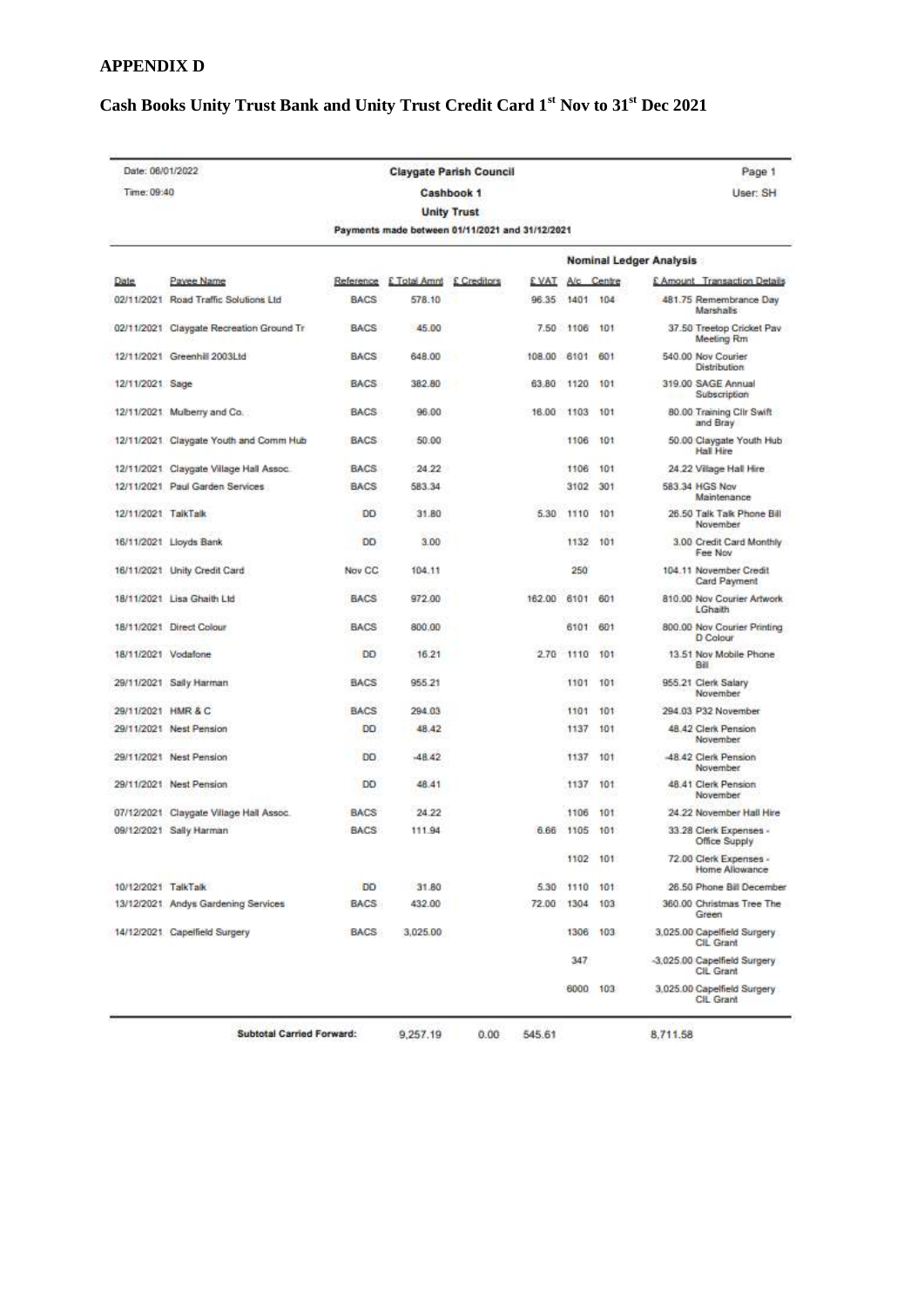| Date: 06/01/2022                | <b>Claygate Parish Council</b> |                                                 |                    | Page 2      |               |                 |                                        |
|---------------------------------|--------------------------------|-------------------------------------------------|--------------------|-------------|---------------|-----------------|----------------------------------------|
| Time: 09:40                     |                                | Cashbook 1                                      |                    |             |               |                 | User: SH                               |
|                                 |                                |                                                 | <b>Unity Trust</b> |             |               |                 |                                        |
|                                 |                                | Payments made between 01/11/2021 and 31/12/2021 |                    |             |               |                 |                                        |
|                                 |                                |                                                 |                    |             |               |                 | <b>Nominal Ledger Analysis</b>         |
| Payee Name<br>Date              | Reference                      | £ Total Amnt £ Creditors                        |                    | <b>EVAT</b> |               | A/c Centre      | £ Amount Transaction Details           |
| 14/12/2021 Paul Garden Services | <b>BACS</b>                    | 583.34                                          |                    |             | 3102          | 301             | 583.34 November HGS<br>Maintenance     |
| 15/12/2021 Vodafone             | DD                             | 16.90                                           |                    | 2.82        | 1110          | 101             | 14.08 Clerk Mobile<br>December         |
| 16/12/2021 Lloyds Bank          | <b>DD</b>                      | 3.00<br>59, 1983                                |                    |             | 1132          | 101             | 3.00 Credit Card Bank<br>Charge        |
| 16/12/2021 Unity Credit Card    | Dec CC                         | 246.82<br>man                                   |                    |             | 250           | 820             | 246.82 December Credit<br>Card Payment |
| 29/12/2021 Sally Harman         | <b>BACS</b>                    | 853.82<br>-2009-00                              |                    |             | COMM.<br>1101 | 101<br>$-5 - 1$ | 853.82 Clerk Salary<br>December        |
| 29/12/2021 HMR & C              | <b>BACS</b>                    | 222.19                                          |                    |             | 1101          | 101             | 222.19 P32 December                    |
| 29/12/2021 Nest Pension         | DD                             | 37.35                                           |                    |             | 1137          | 101             | 37.35 Clerk Pension<br>December        |
| 31/12/2021 Unity Bank           | i USS<br>DD                    | 18.00                                           |                    |             | 1132          | 101             | 18.00 Bank Service Charge              |

| Date: 06/01/2022 |                                  |                        |              | <b>Claygate Parish Council</b>                  |       |      |            | Page 1                              |
|------------------|----------------------------------|------------------------|--------------|-------------------------------------------------|-------|------|------------|-------------------------------------|
|                  | Time: 09:40<br><b>Cashbook 3</b> |                        |              |                                                 |       |      | User: SH   |                                     |
|                  |                                  |                        |              | <b>Unity Credit Card</b>                        |       |      |            |                                     |
|                  |                                  |                        |              | Payments made between 01/11/2021 and 31/12/2021 |       |      |            |                                     |
|                  |                                  |                        |              |                                                 |       |      |            | <b>Nominal Ledger Analysis</b>      |
| Date             | Payee Name                       | Reference              | £ Total Amnt | £ Creditors                                     | £ VAT |      | A/c Centre | £ Amount Transaction Details        |
| 13/11/2021       | <b>Viking Direct</b>             | CC                     | 41.98        |                                                 | 7.00  | 1105 | 101        | 34.98 Ink Cartridges                |
| 14/11/2021       | Microsoft                        | CC                     | 33.84        |                                                 | 5.64  | 1139 | 101        | 28.20 Office 365 Nov Sub            |
| 26/11/2021       | <b>SLCC</b>                      | СC                     | 171.00       |                                                 |       | 1120 | 101        | 171.00 SLCC Membership<br>Fee 22/23 |
| 14/12/2021       | Microsoft                        | СC                     | 33.84        |                                                 | 5.64  | 1139 | 101        | 28.20 Office 365<br>December Sub    |
| 23/12/2021       | <b>Viking Direct</b>             | СC                     | 55.79        |                                                 |       | 1105 | 101        | 55.79 Printing Ink                  |
|                  |                                  | <b>Total Payments:</b> | 336.45       | 0.00                                            | 18.28 |      |            | 318.17                              |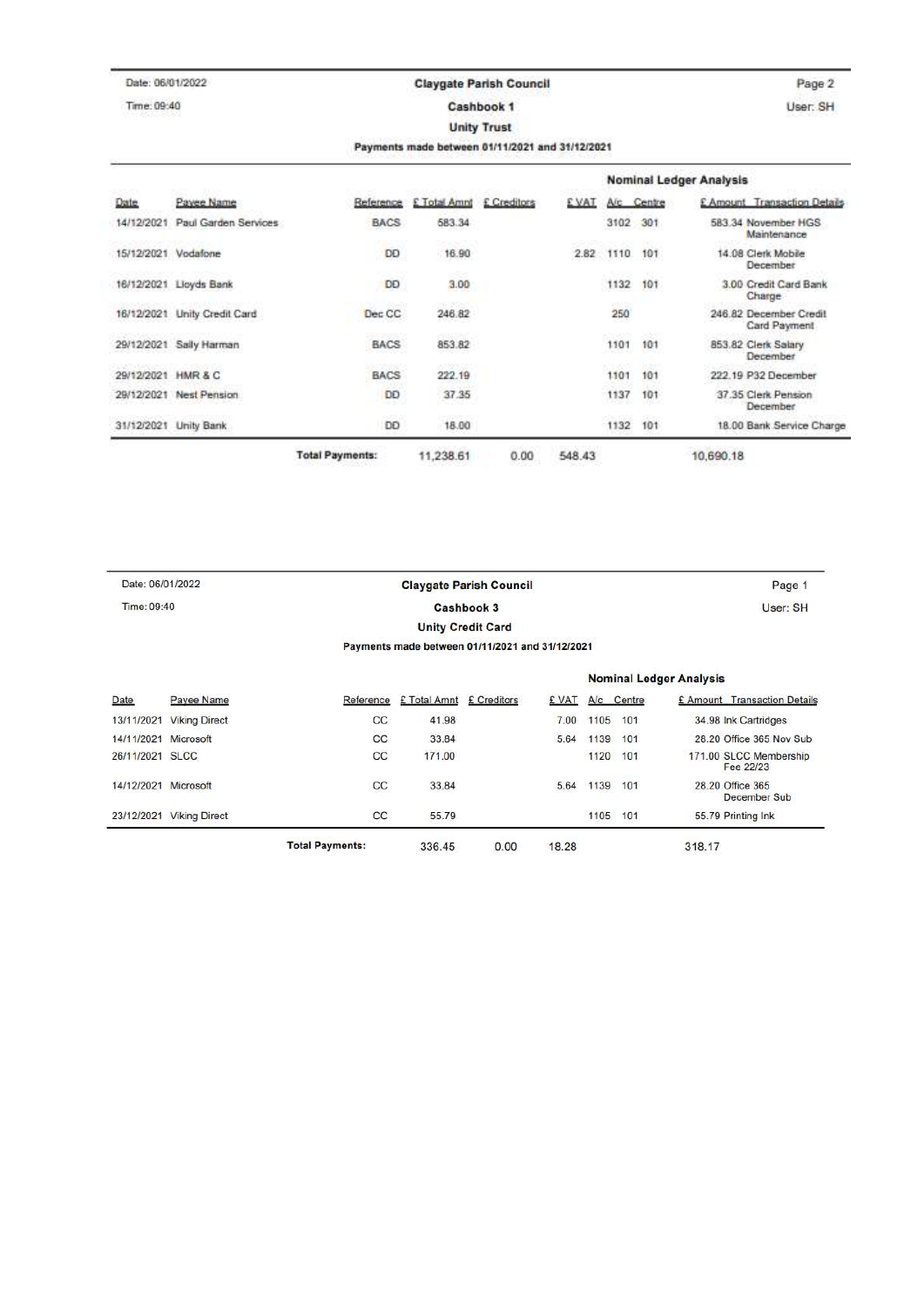# **Income and Expenditure by Budget**

#### 06/01/2022

09:27

#### Claygate Parish Council

Page 1

#### Detailed Income & Expenditure by Budget Heading 31/12/2021

**Committee Report** 

|      |                                             | Actual Year<br>To Date | Current<br>Annual Bud | Variance   | Committed<br>Annual Total Expenditure | Funds<br>Available | % Spent          | Transfer<br>to/from EMR |
|------|---------------------------------------------|------------------------|-----------------------|------------|---------------------------------------|--------------------|------------------|-------------------------|
|      | <b>General Administration</b>               |                        |                       |            |                                       |                    |                  |                         |
|      | 101 General Expenditure                     |                        |                       |            |                                       |                    |                  |                         |
|      | 1176 Precept Received                       | 49.073                 | 49.073                | $^{\circ}$ |                                       |                    | 100.0%           |                         |
|      | 1177 Precept grant                          | 2,760                  | 2,730                 | (30)       |                                       |                    | 101.1%           |                         |
|      | 1190 Interest Received                      | $\theta$               | 75                    | 75         |                                       |                    | 0.0%             |                         |
|      | 1191 CIL Monies                             | 20.787                 | Ù                     | (20.787)   |                                       |                    | 0.0%             | 20.787                  |
|      | 1192 FOI Request - Refund by Reques         | 58                     | ū                     | (58)       |                                       |                    | 0.0%             |                         |
|      | General Expenditure :- Income               | 72,678                 | 51,878                | (20, 800)  |                                       |                    | 140.1%           | 20,787                  |
|      | 1101 Salaries and Ers Ni                    | 9,973                  | 15,020                | 5,047      |                                       | 5,047              | 66.4%            |                         |
|      | 1102 Accomodation                           | 162                    | 216                   | 54         |                                       | 54                 | 75.0%            |                         |
|      | 1103 Training                               | 360                    | 600                   | 240        |                                       | 240                | 60.0%            |                         |
|      | 1105 Office Supplies                        | 141                    | 500                   | 359        |                                       | 359                | 28.2%            |                         |
|      | 1106 Hall Hire                              | 598                    | 800                   | 202        |                                       | 202                | 74.8%            |                         |
|      | 1110 Telephone                              | 356                    | 500                   | 144        |                                       | 144                | 71.3%            |                         |
|      | 1112 Audit                                  | 300                    | 450                   | 150        |                                       | 150                | 66.7%            |                         |
|      | 1115 Insurance                              | 426                    | 600                   | 174        |                                       | 174                | 70.9%            |                         |
|      | 1120 Subscriptions                          | 3.108                  | 3.190                 | 82         |                                       | 82                 | 97.4%            |                         |
|      | 1128 Equipment                              | o                      | 450                   | 450        |                                       | 450                | 0.0%             |                         |
|      | 1130 Misc Admin Expenses                    | 891                    | 800                   | (91)       |                                       | (91)               | 111.4%           |                         |
|      | 1132 Bank Charges                           | 69                     | 108                   | 39         |                                       | 39                 | 64.0%            |                         |
| 1136 | Chairmans Allowance                         | 25                     | 100                   | 76         |                                       | 75                 | 25.0%            |                         |
|      | 1137 Pension                                | 355                    | 200                   | (155)      |                                       | (155)              | 177.3%           |                         |
|      | 1139 GDPR Compliance                        | 289                    | 500                   | 211        |                                       | 211                | 57.8%            |                         |
|      | General Expenditure :- Indirect Expenditure | 17,053                 | 24.034                | 6,981      | 0                                     | 6,981              | 71.0%            | $\circ$                 |
|      | Net Income over Expenditure                 | 55.626                 | 27.844                | (27, 782)  |                                       |                    |                  |                         |
| 6001 | less Transfer to EMR                        | 20,787                 |                       |            |                                       |                    |                  |                         |
|      | Movement to/(from) Gen Reserve              | 34,838                 |                       |            |                                       |                    |                  |                         |
| 103  | Other Grants                                |                        |                       |            |                                       |                    |                  |                         |
|      | 1302 Youth                                  | 0                      | 500                   | 500        |                                       | 500                | 0.0%             |                         |
|      | 1304 Christmas lights event                 | 360                    | 500                   | 140        |                                       | 140                | 72.0%            |                         |
|      | 1306 Other Grants                           | 55.525                 | 2,750                 | (62, 775)  |                                       |                    | (52,775) 2019.1% | 50.525                  |
|      | Other Grants > Indirect Expenditure         | 55,885                 | 3,750                 | (52, 135)  | $\mathbf{0}$                          |                    | (52,135) 1490.3% | 50,525                  |
|      | <b>Net Expenditure</b>                      | (55, 885)              | (3,750)               | 52,135     |                                       |                    |                  |                         |
| 6000 | plus Transfer from EMR                      | 50,525                 |                       |            |                                       |                    |                  |                         |
|      | Movement to/(from) Gen Reserve              | (5,360)                |                       |            |                                       |                    |                  |                         |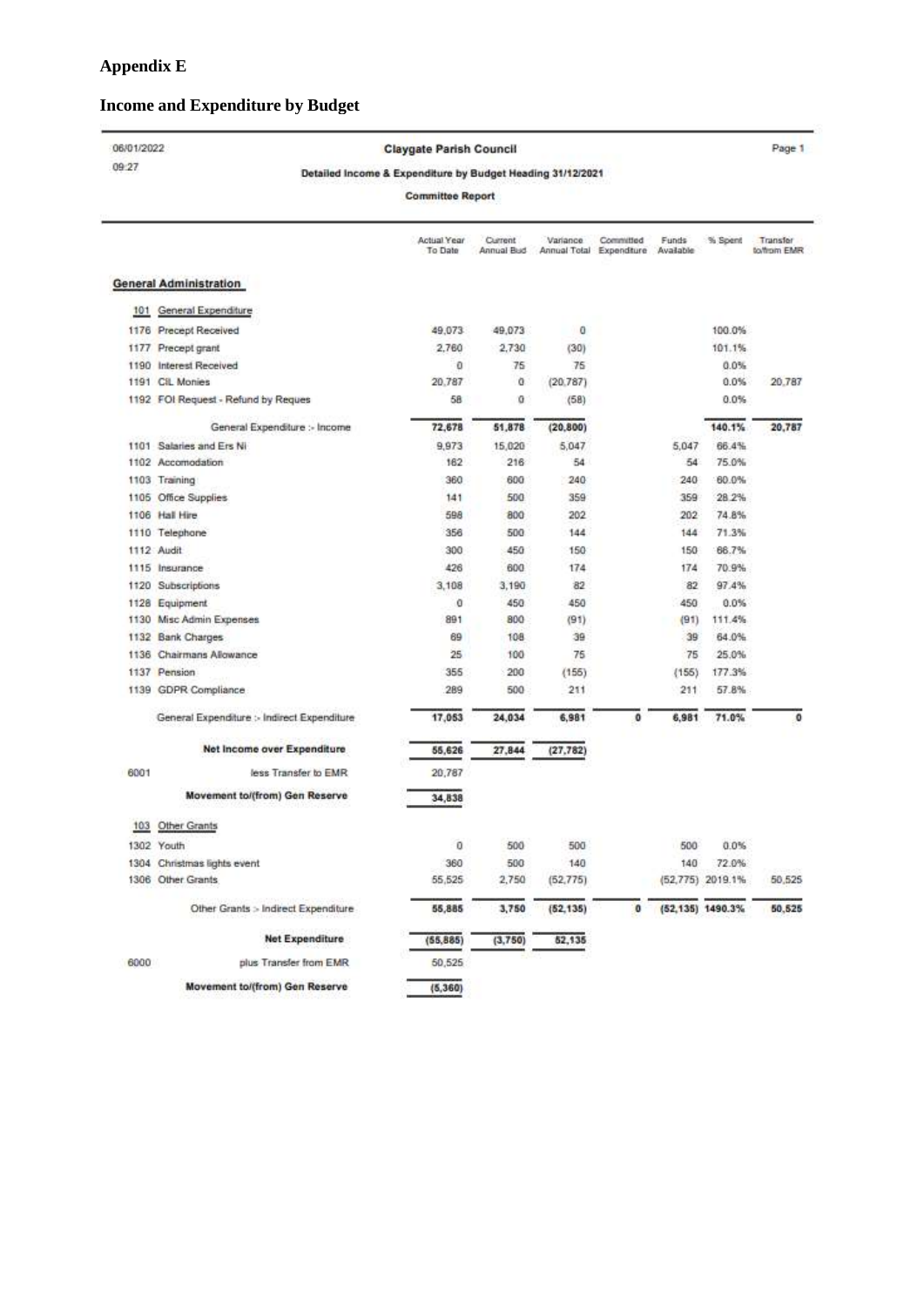#### Claygate Parish Council

Page 2

#### Detailed Income & Expenditure by Budget Heading 31/12/2021

**Committee Report** 

|                 |                                         | Actual Year<br>To Date | Current<br>Annual Bud | Variance            | Committed<br>Arinual Total Expenditure Available | Funds     | % Spent | Transfer<br>to/from EMR |
|-----------------|-----------------------------------------|------------------------|-----------------------|---------------------|--------------------------------------------------|-----------|---------|-------------------------|
|                 | 104 Public Projects                     |                        |                       |                     |                                                  |           |         |                         |
|                 | 1401 Public Projects                    | 3,167                  | 2.684                 | (483)               |                                                  | (483)     | 118.0%  |                         |
|                 | Public Projects :- Indirect Expenditure | 3,167                  | 2,684                 | (483)               | ō                                                | (483)     | 118.0%  | Ö                       |
|                 | <b>Net Expenditure</b>                  | (3, 167)               | (2, 684)              | 483                 |                                                  |           |         |                         |
| 601             | Communications                          |                        |                       |                     |                                                  |           |         |                         |
|                 | 6101 Printing & Design                  | 2,150                  | 5,000                 | 2,850               |                                                  | 2.850     | 43.0%   |                         |
|                 | 6102 Website                            | 80                     | 1.000                 | 920                 |                                                  | 920       | 8.0%    |                         |
|                 | 6105 Publicity                          | O                      | 500                   | 500                 |                                                  | 500       | 0.0%    |                         |
|                 | Communications :- Indirect Expenditure  | 2,230                  | 6,500                 | 4,270               | o                                                | 4,270     | 34.3%   | o                       |
|                 | <b>Net Expenditure</b>                  | (2, 230)               | (6, 500)              | (4, 270)            |                                                  |           |         |                         |
|                 | General Administration :- Income        | 72,678                 | 51.878                | (20, 800)           |                                                  |           | 140.1%  |                         |
|                 | Expenditure                             | 78,334                 | 36.968                | (41, 366)           | Ð                                                | (41, 366) | 211.9%  |                         |
|                 | Net Income over Expenditure             | (5,656)                | 14,910                | 20,566              |                                                  |           |         |                         |
|                 | plus Transfer from EMR                  | 50,525                 |                       |                     |                                                  |           |         |                         |
|                 | less Transfer to EMR                    | 20.787                 |                       |                     |                                                  |           |         |                         |
|                 | Movement to/(from) Gen Reserve          | 24.082                 |                       |                     |                                                  |           |         |                         |
| <b>Highways</b> |                                         |                        |                       |                     |                                                  |           |         |                         |
|                 | 201 Highways                            |                        |                       |                     |                                                  |           |         |                         |
|                 | 2102 Footpaths                          | $\bf{0}$               | 250                   | 250                 |                                                  | 250       | 0.0%    |                         |
|                 | 2104 Grit bins & winter wardens         | ö                      | 100                   | 100                 |                                                  | 100       | 0.0%    |                         |
|                 | 2105 Highway Trees                      | 75                     | 500                   | 425                 |                                                  | 425       | 15.0%   |                         |
|                 | 2107 Bus shelter                        | o                      | 250                   | 250                 |                                                  | 250       | 0.0%    |                         |
|                 | 2110 Bridleways                         | 0                      | 1,500                 | 1,500               |                                                  | 1,500     | 0.0%    |                         |
|                 | Highways :- Indirect Expenditure        | 76                     | 2,600                 | 2,525               | $\mathbf{0}$                                     | 2,525     | 2.9%    | $\mathbf{0}$            |
|                 | Net Expenditure                         | (75)                   | (2,600)               | (2, 525)            |                                                  |           |         |                         |
|                 | Highways :- Income                      | $\theta$               | $\mathbf{0}$          | $\ddot{\mathbf{0}}$ |                                                  |           | 0.0%    |                         |
|                 | Expenditure                             | 75                     | 2,600                 | 2.525               | Ō                                                | 2.525     | 2.9%    |                         |
|                 | Movement to/(from) Gen Reserve          | (75)                   |                       |                     |                                                  |           |         |                         |

Environment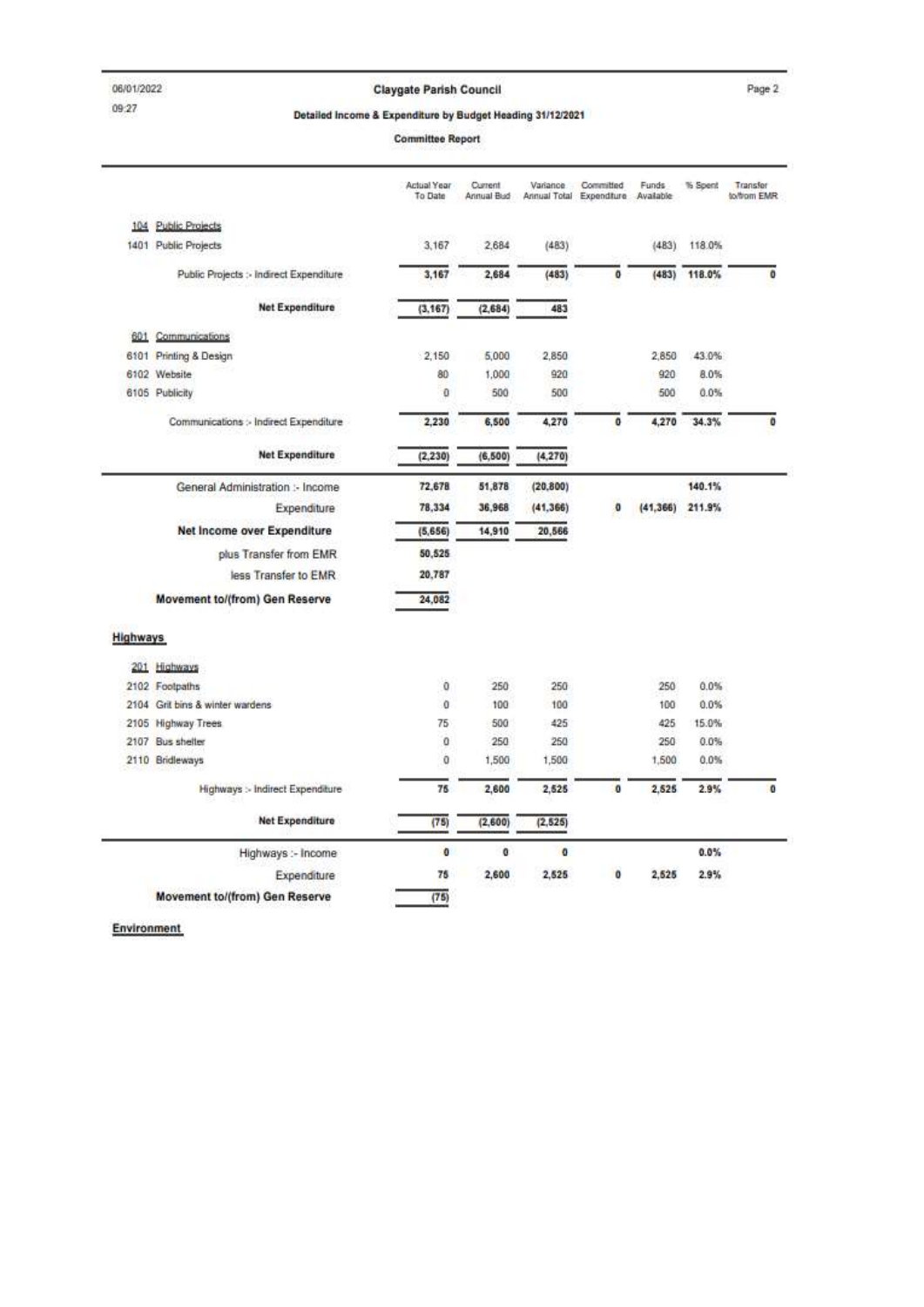| 06/01/2022              |                                       | <b>Claygate Parish Council</b>                             |                       |                       |                                       |                    |                   | Page 3                  |
|-------------------------|---------------------------------------|------------------------------------------------------------|-----------------------|-----------------------|---------------------------------------|--------------------|-------------------|-------------------------|
| 09:27                   |                                       | Detailed Income & Expenditure by Budget Heading 31/12/2021 |                       |                       |                                       |                    |                   |                         |
| <b>Committee Report</b> |                                       |                                                            |                       |                       |                                       |                    |                   |                         |
|                         |                                       | Actual Year<br>To Date                                     | Current<br>Annual Bud | Variance <sup>1</sup> | Committed<br>Annual Total Expenditure | Funds<br>Available | % Spent           | Transfer<br>to/from EMR |
|                         | 301 Environment                       |                                                            |                       |                       |                                       |                    |                   |                         |
|                         | 3103 HGS -grant EBC                   | 4,151                                                      | 4,090                 | (61)                  |                                       |                    | 101.5%            |                         |
|                         | Environment :- Income                 | 4,151                                                      | 4,090                 | (61)                  |                                       |                    | 101.5%            | o                       |
|                         | 3101 General Environment              | $\circ$                                                    | 500                   | 500                   |                                       | 500                | 0.0%              |                         |
|                         | 3102 HGS maintenance                  | 4,687                                                      | 7,200                 | 2,513                 |                                       | 2.513              | 65.1%             |                         |
|                         | 3104 HGS Projects                     | 350                                                        | 1,000                 | 650                   |                                       | 650                | 35.0%             |                         |
|                         | 3106 Hanging Baskets                  | o                                                          | 3,200                 | 3,200                 |                                       | 3,200              | 0.0%              |                         |
|                         | Environment :- Indirect Expenditure   | 5,037                                                      | 11.900                | 6,863                 | Ō                                     | 6,863              | 42.3%             | Ö                       |
|                         | Net Income over Expenditure           | (887)                                                      | (7.810)               | (6, 923)              |                                       |                    |                   |                         |
|                         | Environment :- Income                 | 4,151                                                      | 4,090                 | (61)                  |                                       |                    | 101.5%            |                         |
|                         | <b>Expenditure</b>                    | 5,037                                                      | 11,900                | 6,863                 | o                                     | 6,863              | 42.3%             |                         |
|                         | <b>Movement to/(from) Gen Reserve</b> | (887)                                                      |                       |                       |                                       |                    |                   |                         |
| Planning                |                                       |                                                            |                       |                       |                                       |                    |                   |                         |
|                         | 401 Planning                          |                                                            |                       |                       |                                       |                    |                   |                         |
|                         | 4102 Planning documents               | $\ddot{\rm{o}}$                                            | 4,500                 | 4,500                 |                                       | 4,500              | 0.0%              |                         |
|                         | Planning :- Indirect Expenditure      | 0                                                          | 4,500                 | 4,500                 | o                                     | 4,500              | $0.0\%$           | $\Omega$                |
|                         | Net Expenditure                       | $\ddot{\mathbf{0}}$                                        | (4, 500)              | (4, 500)              |                                       |                    |                   |                         |
|                         | Planning :- Income                    | $\circ$                                                    | $\bullet$             | ö.                    |                                       |                    | 0.0%              |                         |
|                         | Expenditure                           | o                                                          | 4,500                 | 4,500                 | O                                     | 4,500              | 0.0%              |                         |
|                         | Movement to/(from) Gen Reserve        | ٥                                                          |                       |                       |                                       |                    |                   |                         |
|                         | Grand Totals:- Income                 | 76,829                                                     | 55,968                | (20, 861)             |                                       |                    | 137.3%            |                         |
|                         | Expenditure                           | 83,447                                                     | 55,968                | (27, 479)             | O                                     |                    | $(27.479)$ 149.1% |                         |
|                         | Net Income over Expenditure           | (6, 618)                                                   | o                     | 6,618                 |                                       |                    |                   |                         |
|                         | plus Transfer from EMR                | 50,525                                                     |                       |                       |                                       |                    |                   |                         |
|                         |                                       |                                                            |                       |                       |                                       |                    |                   |                         |
|                         | less Transfer to EMR                  | 20,787                                                     |                       |                       |                                       |                    |                   |                         |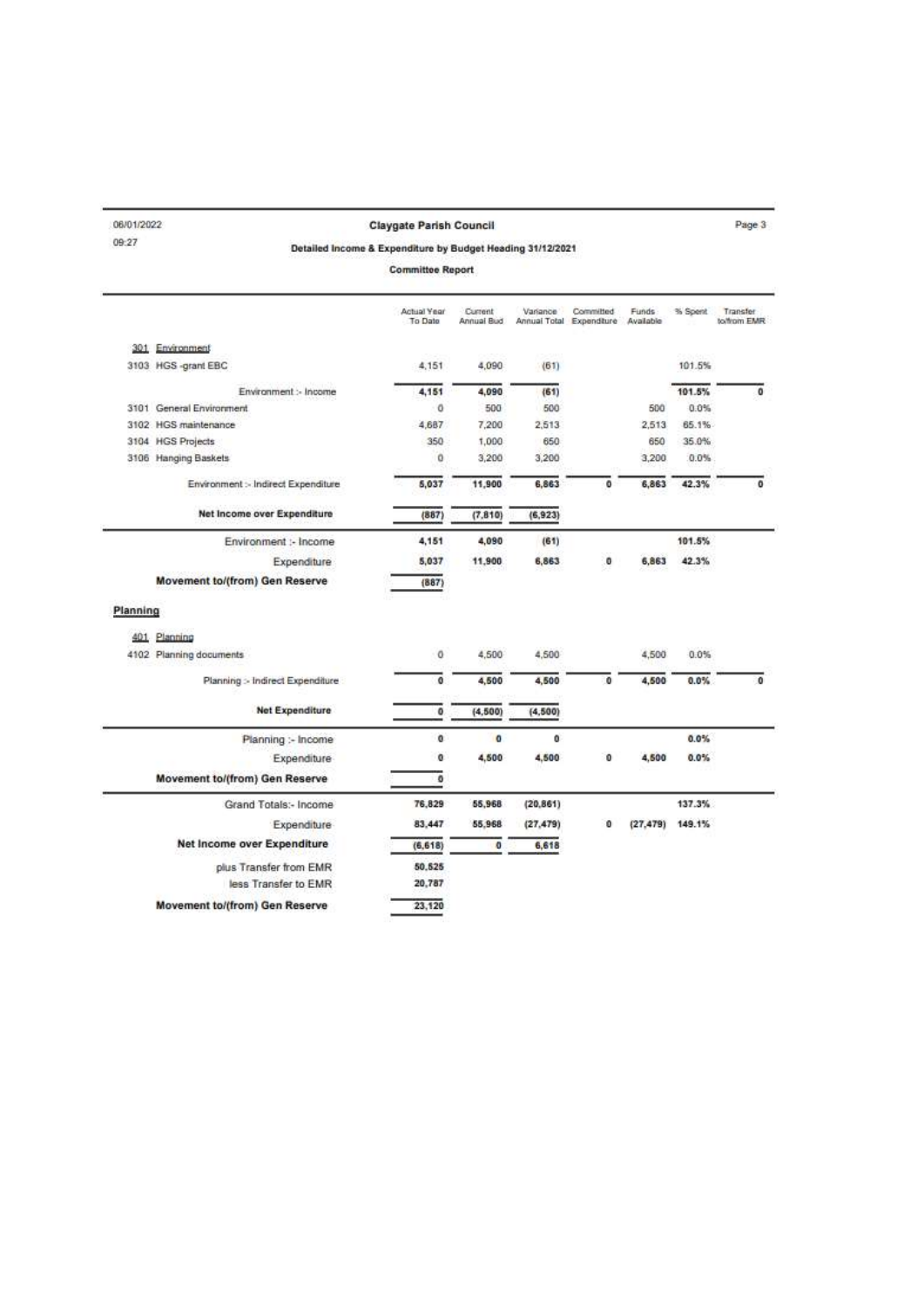## **APPENDIX F**

# **2022/23 Proposed Budget**

|                             |                                          | 22/23         |
|-----------------------------|------------------------------------------|---------------|
|                             |                                          | Proposed      |
|                             |                                          | <b>Budget</b> |
| Net Precept                 |                                          | 50445         |
| <b>Precept Grant</b>        |                                          | 2760          |
| Interest                    |                                          | 187           |
| <b>HGS Grant</b>            |                                          | 4151          |
| FOI Regest refund           |                                          | 0             |
| <b>TOTAL INCOME</b>         |                                          | 57543         |
| Salaries & ERS/NI           |                                          | 14040         |
| Accommodation               |                                          | 216           |
| <b>Training</b>             |                                          | 600           |
| <b>Office Supplies</b>      |                                          | 450           |
| Hall Hire & Storage         |                                          | 1000          |
| Telephone                   |                                          | 550           |
| Audit                       |                                          | 315           |
| Insurance                   |                                          | 575           |
| Subscriptions               |                                          | 3264          |
| Equipment                   |                                          | 150           |
| Misc. Admin.                |                                          | 822           |
| Interim admin costs         |                                          | 0             |
| <b>Bank Charges</b>         |                                          | 120           |
| <b>Chairman's Allowance</b> |                                          | 100           |
| Pension                     |                                          | 555           |
| <b>Election expenses</b>    |                                          | 0             |
| <b>GDPR Compliance</b>      |                                          | 426           |
| Gen Expenditure TOtAL       |                                          | 23183         |
| S137 Grants                 |                                          | 0             |
|                             | Youth                                    | 1000          |
| Other grants                |                                          | 500           |
|                             | Xmas Lights Event<br>Climate Improvement | 1300          |
|                             | <b>Other Grants</b>                      | 3000          |
|                             | sub total                                | 5800          |
|                             |                                          |               |
| <b>Public Projects</b>      |                                          | 3000          |
|                             | sub total ex income                      | 3000          |
|                             |                                          |               |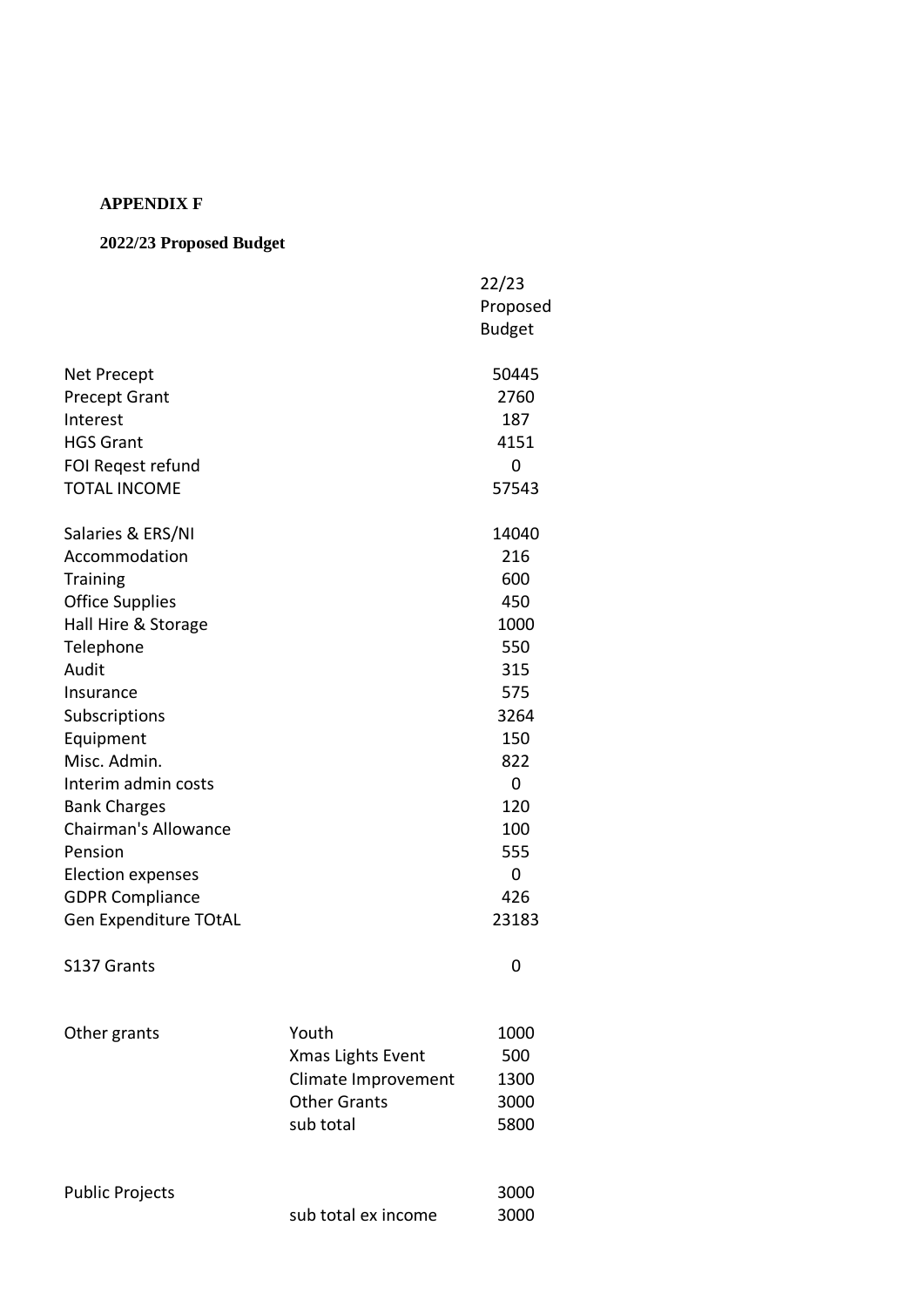| Highways                 | <b>Footpath Maintenance</b><br><b>Highway Trees</b><br><b>Bus Shelter &amp; Bench</b><br>Mtce<br><b>Bridleways</b><br>Highways//Lighting<br>Grit Bin<br>sub total ex income | 250<br>500<br>250<br>1500<br>0<br>100<br>2600 |
|--------------------------|-----------------------------------------------------------------------------------------------------------------------------------------------------------------------------|-----------------------------------------------|
| Environment              | General<br><b>Highway Gardens Sites</b><br><b>HGS Projects</b><br><b>Hanging Baskets</b><br>sub total                                                                       | 500<br>7300<br>1000<br>3616<br>12416          |
| Planning                 | General<br>sub total                                                                                                                                                        | 4500<br>4500                                  |
| Communications           | Printing & Design<br>Website<br>Other Pubs. &<br>Publicity<br>sub total                                                                                                     | 4925<br>819<br>300<br>6044                    |
| <b>TOTAL Expenditure</b> |                                                                                                                                                                             | 57543                                         |

# **APPENDIX G**

# **CLAYGATE HANGING BASKETS AND TROUGHS 2022**

# **Part 1: Hanging baskets and troughs requested and to be paid for by Claygate Parish Council**

| <b>Hanging baskets</b>                                    |        |                |
|-----------------------------------------------------------|--------|----------------|
| Location ( $o = odd$ -numbered side of road, $e = even$ - | Column | Number of      |
| numbered side)                                            | number | <b>baskets</b> |
| <b>Hare Lane</b>                                          |        |                |
| Outside no. 94 (e)                                        | 20     | $\overline{2}$ |
| Outside no. 104 (e)                                       | 23     | $\overline{2}$ |
| Opposite Foley Arms garden (o)                            | 24     | $\overline{2}$ |
| Corner of Foley Road, in front of seat (e)                | 25     | $\overline{2}$ |
| Corner of Dalmore Avenue (e)                              | 28     |                |
| Outside no. 155, opposite bus stop (o)                    | 29     | $\overline{2}$ |
|                                                           |        |                |
| <b>High Street</b>                                        |        |                |
| <b>Outside undertakers</b>                                |        |                |
|                                                           |        |                |
| Church Road (all o)                                       |        |                |